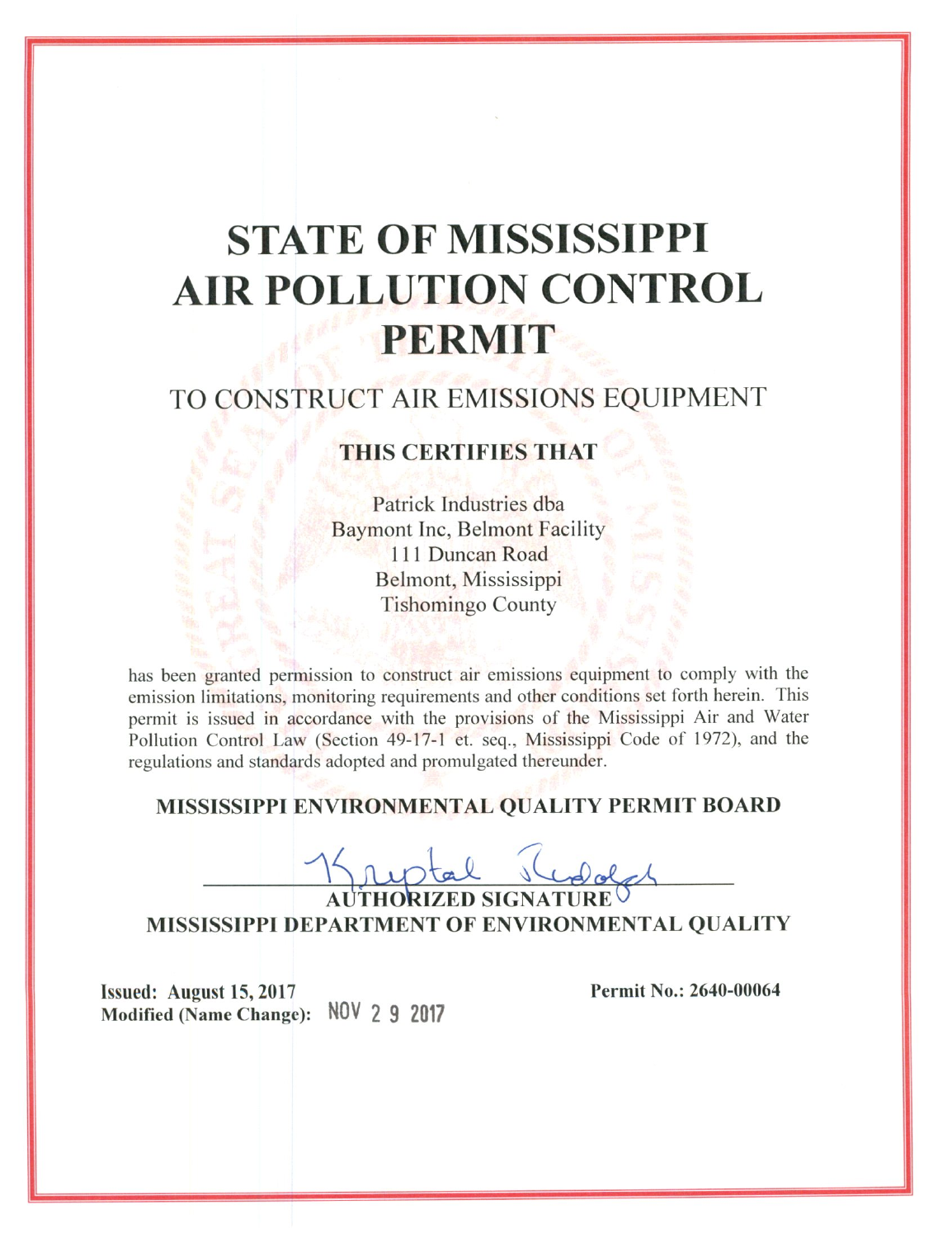#### **SECTION 1**

#### **A. GENERAL CONDITIONS**

- 1. This permit is for air pollution control purposes only. (Ref.: 11 Miss. Admin. Code Pt. 2, R. 2.1.D.)
- 2. Any activities not identified in the application are not authorized by this permit. (Ref.: Miss. Code Ann. 49-17-29 1.b)
- 3. The knowing submittal of a permit application with false information may serve as the basis for the Permit Board to void the permit issued pursuant thereto or subject the applicant to penalties for operating without a valid permit pursuant to State Law. (Ref.: 11 Miss. Admin. Code Pt. 2, R. 2.2.B(5).)
- 4. It is the responsibility of the applicant/permittee to obtain all other approvals, permits, clearances, easements, agreements, etc., which may be required including, but not limited to, all required local government zoning approvals or permits. (Ref.: 11 Miss. Admin. Code Pt. 2, R. 2.1.D(6).)
- 5. The issuance of a permit does not release the permittee from liability for constructing or operating air emissions equipment in violation of any applicable statute, rule, or regulation of state or federal environmental authorities. (Ref.: 11 Miss. Admin. Code Pt. 2, R. 2.2.B(7).)
- 6. It shall not be a defense for a permittee in an enforcement action that it would have been necessary to halt or reduce the permitted activity in order to maintain compliance with the conditions of the permit, unless halting or reducing activity would create an imminent and substantial endangerment threatening the public health and safety of the lives and property of the people of this state. (Ref.: 11 Miss. Admin. Code Pt. 2, R. 2.2. $B(15)(a)$ .)
- 7. The permit and/or any part thereof may be modified, revoked, reopened, and reissued, or terminated for cause. Sufficient cause for a permit to be reopened shall exist when an air emissions stationary source becomes subject to Title V. The filing of a request by the permittee for a permit modification, revocation and reissuance, or termination, or of a notification of planned changes or anticipated noncompliance does not stay any permit condition. (Ref.: 11 Miss. Admin. Code Pt. 2, R. 2.2.B(15)(b).)
- 8. The permit does not convey any property rights of any sort, or any exclusive privilege. (Ref.: 11 Miss. Admin. Code Pt. 2, R. 2.2.B(15)(c).)
- 9. The permittee shall furnish to the DEQ within a reasonable time any information the DEQ may request in writing to determine whether cause exists for modifying, revoking and reissuing, or terminating the permit or to determine compliance with the permit. Upon request, the permittee shall also furnish to the DEQ copies of records required to be kept by the permit or, for information claimed to be confidential, the permittee shall furnish such records to the DEQ along with a claim of confidentiality. The permittee may furnish such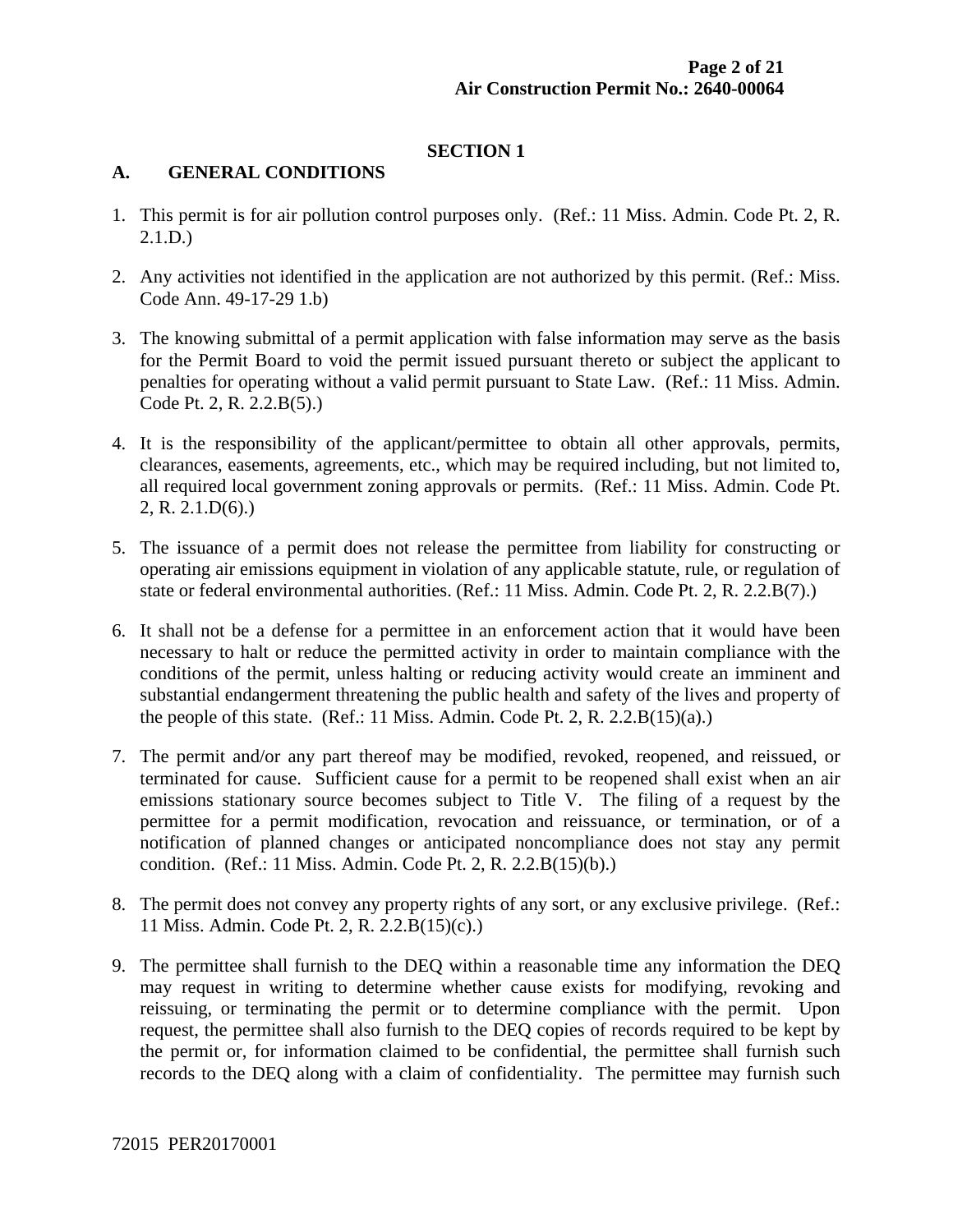records directly to the Administrator along with a claim of confidentiality. (Ref.: 11 Miss. Admin. Code Pt. 2, R. 2.2.B(15)(d).)

- 10. Design and Construction Requirements: The stationary source shall be designed and constructed so as to operate without causing a violation of an Applicable Rules and Regulations, without interfering with the attainment and maintenance of State and National Ambient Air Quality Standards, and such that the emission of air toxics does not result in an ambient concentration sufficient to adversely affect human health and well-being or unreasonably and adversely affect plant or animal life beyond the stationary source boundaries. (Ref.: 11 Miss. Admin. Code Pt. 2, R. 2.5.A.)
- 11. Solids Removal: The necessary facilities shall be constructed so that solids removed in the course of control of air emissions may be disposed of in a manner such as to prevent the solids from becoming windborne and to prevent the materials from entering State waters without the proper environmental permits. (Ref.: Miss. Code Ann. 49-17-29)
- 12. Diversion and Bypass of Air Pollution Controls: The air pollution control facilities shall be constructed such that diversion from or bypass of collection and control facilities is not needed except as provided for in 11 Miss. Admin. Code Pt. 2, R. 1.10., "Air Emission Regulations for the Prevention, Abatement, and Control of Air Contaminants." (Ref.: 11 Miss. Admin. Code Pt. 2, R. 1.10.)
- 13. Fugitive Dust Emissions from Construction Activities: The construction of the stationary source shall be performed in such a manner so as to reduce fugitive dust emissions from construction activities to a minimum. (Ref.: 11 Miss. Admin. Code Pt. 2, R. 2.5.A(4).)
- 14. Right of Entry: The permittee shall allow the Mississippi Department of Environmental Quality Office of Pollution Control and the Mississippi Environmental Quality Permit Board and/or their representatives upon presentation of credentials:
	- a) To enter upon the permittee's premises where an air emission source is located or in which any records are required to be kept under the terms and conditions of this permit; and
	- b) At reasonable times to have access to and copy any records required to be kept under the terms and conditions of this permit; to inspect any monitoring equipment or monitoring method required in this permit; and to sample any air emissions. (Ref.: Miss. Code Ann. 49-17-21)
- 15. Permit Modification or Revocation: After notice and opportunity for a hearing, the Permit Board may modify the permit or revoke it in whole or in part for good cause shown including, but not limited to:
	- a) Persistent violation of any of the terms or conditions of this permit;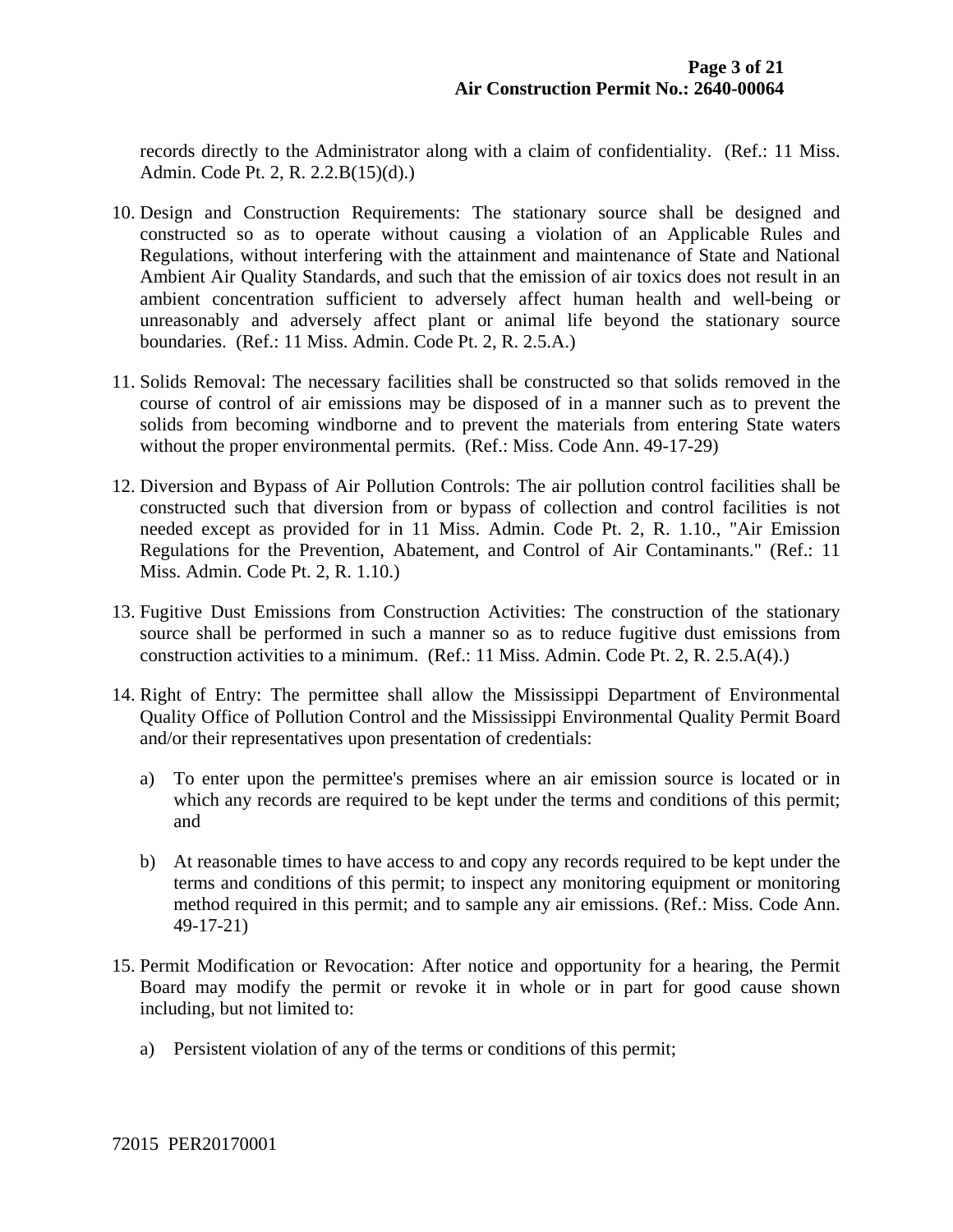- b) Obtaining this permit by misrepresentation or failure to disclose fully all relevant facts; or
- c) A change in federal, state, or local laws or regulations that require either a temporary or permanent reduction or elimination of previously authorized air emission.

(Ref.: 11 Miss. Admin. Code Pt. 2, R. 2.2.C.)

- 16. Public Record and Confidential Information: Except for data determined to be confidential under the Mississippi Air & Water Pollution Control Law, all reports prepared in accordance with the terms of this permit shall be available for public inspection at the offices of the Mississippi Department of Environmental Quality, Office of Pollution Control. (Ref.: Miss. Code Ann. 49-17-39)
- 17. Permit Transfer: This permit shall not be transferred except upon approval of the Permit Board. (Ref.: 11 Miss. Admin. Code Pt. 2, R. 2.16.B)
- 18. Severability: The provisions of this permit are severable. If any provision of the permit, or the application of any provision of the permit to any circumstances, is challenged or held invalid, the validity of the remaining permit provisions and/or portions thereof or their application to other persons or sets of circumstances, shall not be affected thereby. (Ref. 11 Miss. Admin. Code Pt. 2, R. 2.1.D(7).)
- 19. Permit Expiration: The permit to construct will expire if construction does not begin within eighteen (18) months from the date of issuance or if construction is suspended for eighteen (18) months or more. (Ref.: 11 Miss. Admin. Code Pt. 2, R. 2.5.C(1).)
- 20. Certification of Construction: A new stationary source issued a Permit to Construct cannot begin operation until certification of construction by the permittee. (Ref.: 11 Miss. Admin. Code Pt. 2, R. 2.5.D(3).)
- 21. Beginning Operation: Except as prohibited in Section 1, Condition 24 of this permit, after certification of construction by the permittee, the Permit to Construct shall be deemed to satisfy the requirement for a permit to operate until the date the application for issuance or modification of the Title V Permit or the application for issuance or modification of the State Permit to Operate, whichever is applicable, is due. This provision is not applicable to a source excluded from the requirement for a permit to operate as provided by 11 Miss. Admin. Code Pt. 2, R. 2.13.G. (Ref.: 11 Miss. Admin. Code Pt. 2, R. 2.5.D(4).)
- 22. Application for a Permit to Operate: Except as otherwise specified in Section 1, Condition 24 of this permit, the application for issuance or modification of the State Permit to Operate or the Title V Permit, whichever is applicable, is due twelve (12) months after beginning operation or such earlier date or time as specified in the Permit to Construct. The Permit Board may specify an earlier date or time for submittal of the application. Beginning operation will be assumed to occur upon certification of construction, unless the permittee specifies differently in writing. (Ref.: 11 Miss. Admin. Code Pt. 2, R. 2.5.D(5).)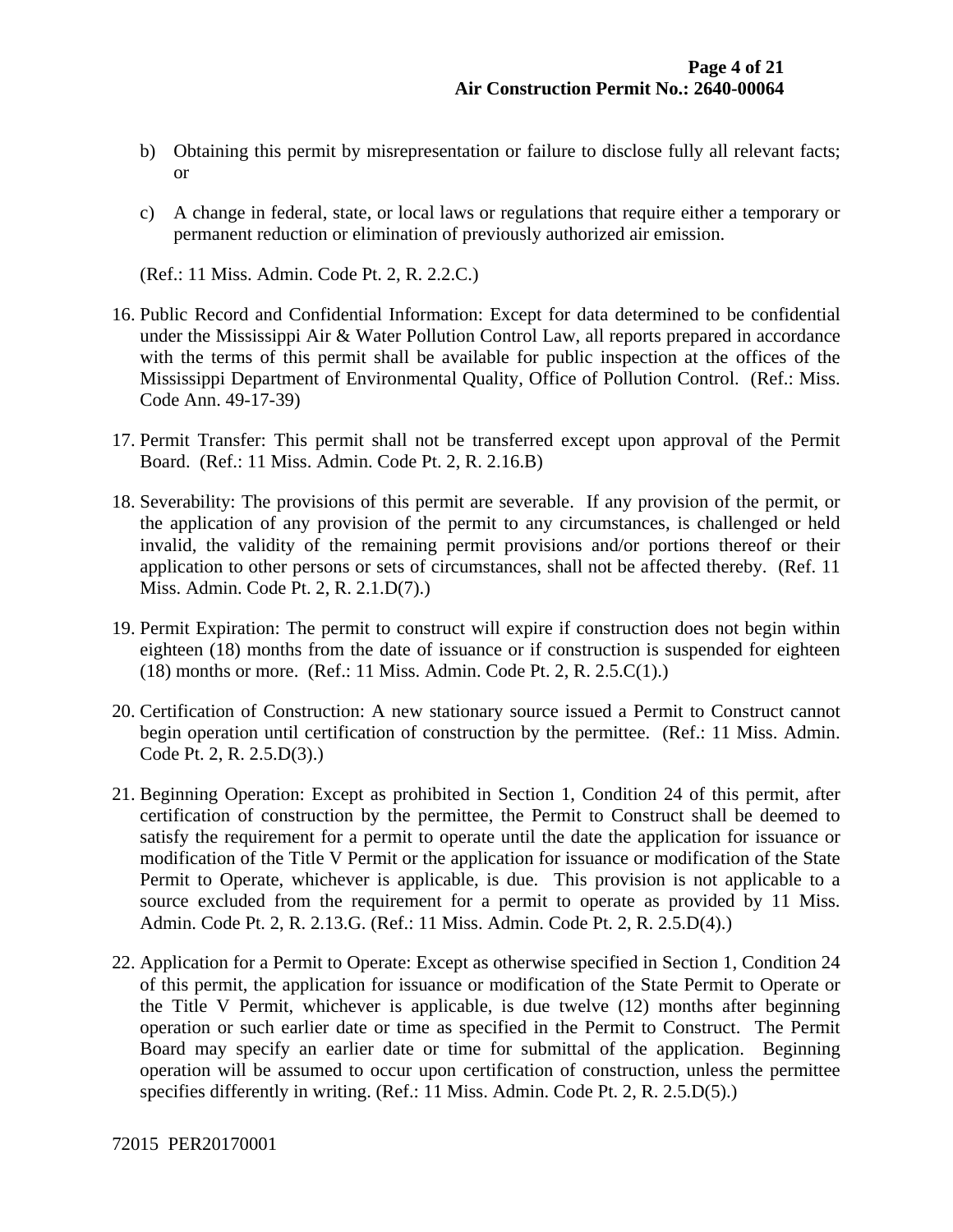- 23. Operating Under a Permit to Construct: Except as otherwise specified in Section 1, Condition 24 of this permit, upon submittal of a timely and complete application for issuance or modification of a State Permit to Operate or a Title V Permit, whichever is applicable, the applicant may continue to operate under the terms and conditions of the Permit to Construct and in compliance with the submitted application until the Permit Board issues, modifies, or denies the Permit to Operate. (Ref.: 11 Miss. Admin. Code Pt. 2, R. 2.5.D(6).)
- 24. Application Requirements for a Permit to Operate for Moderate Modifications: For moderate modifications that require contemporaneous enforceable emissions reductions from more than one emission point in order to "net" out of PSD/NSR, the applicable Title V Permit to Operate or State Permit to Operate must be modified prior to beginning operation of the modified facilities. (Ref.: 11 Miss. Admin. Code Pt. 2, R. 2.5.D(7).)
- 25. General Duty: All air emission equipment shall be operated as efficiently as possible to provide the maximum reduction of air contaminants. (Ref.: 11 Miss. Admin. Code Pt. 2, R.  $2.2.B(10)$ .)
- 26. Deviation Reporting: Except as otherwise specified herein, the permittee shall report all deviations from permit requirements, including those attributable to upsets, the probable cause of such deviations, and any corrective actions or preventive measures taken. Said report shall be made within five (5) working days of the time the deviation began. (Ref.: 11 Miss. Admin. Code Pt. 2, R. 2.2.B(10).)
- 27. Compliance Testing: Regarding compliance testing:
	- a) The results of any emissions sampling and analysis shall be expressed both in units consistent with the standards set forth in any Applicable Rules and Regulations or this permit and in units of mass per time.
	- b) Compliance testing will be performed at the expense of the permittee.
	- c) Each emission sampling and analysis report shall include but not be limited to the following:
		- (1) detailed description of testing procedures;
		- (2) sample calculation(s);
		- (3) results; and
		- (4) comparison of results to all Applicable Rules and Regulations and to emission limitations in the permit.

(Ref.: 11 Miss. Admin. Code Pt. 2, R. 2.6.B(3), (4), and (6).)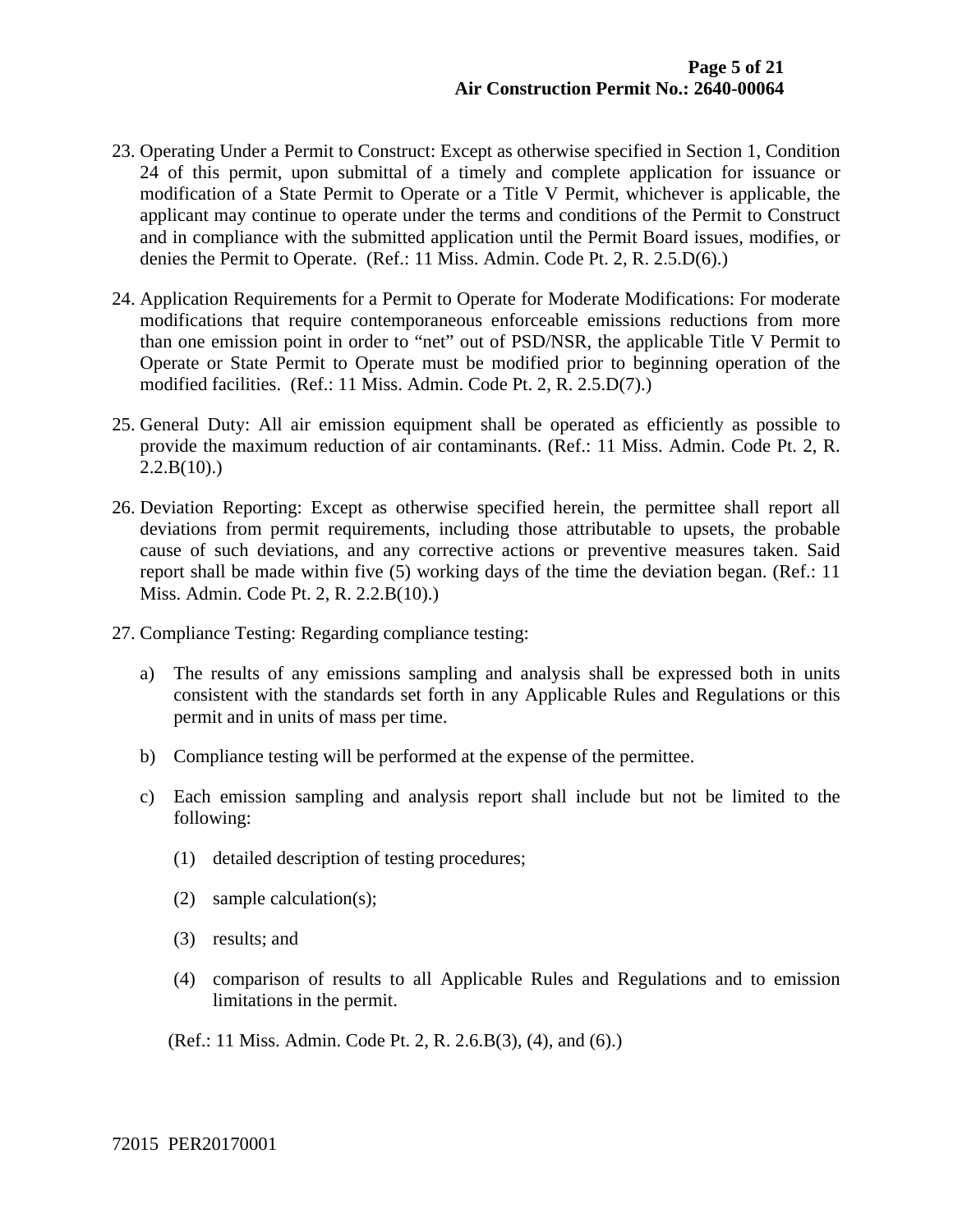#### **B. GENERAL NOTIFICATION REQUIREMENTS**

- 1. Within fifteen (15) days of beginning actual construction, the permittee must notify DEQ in writing that construction has begun. (Ref.: 11 Miss. Admin. Code Pt. 2, R. 2.5.C(2).)
- 2. The permittee must notify DEQ in writing when construction does not begin within eighteen (18) months of issuance or if construction is suspended for eighteen (18) months or more. (Ref.: 11 Miss. Admin. Code Pt. 2, R. 2.5.C(3).)
- 3. Upon the completion of construction or installation of an approved stationary source or modification, and prior to commencing operation, the applicant shall notify the Permit Board that construction or installation was performed in accordance with the approved plans and specifications on file with the Permit Board. (Ref.: 11 Miss. Admin. Code Pt. 2, R. 2.5.D(1) and (3).)
- 4. The Permit Board shall be promptly notified in writing of any change in construction from the previously approved plans and specifications or permit. If the Permit Board determines the changes are substantial, it may require the submission of a new application to construct with "as built" plans and specifications. Notwithstanding any provision herein to the contrary, the acceptance of an "as built" application shall not constitute a waiver of the right to seek compliance penalties pursuant to State Law. (Ref.: 11 Miss. Admin. Code Pt. 2, R.  $2.5.D(2).$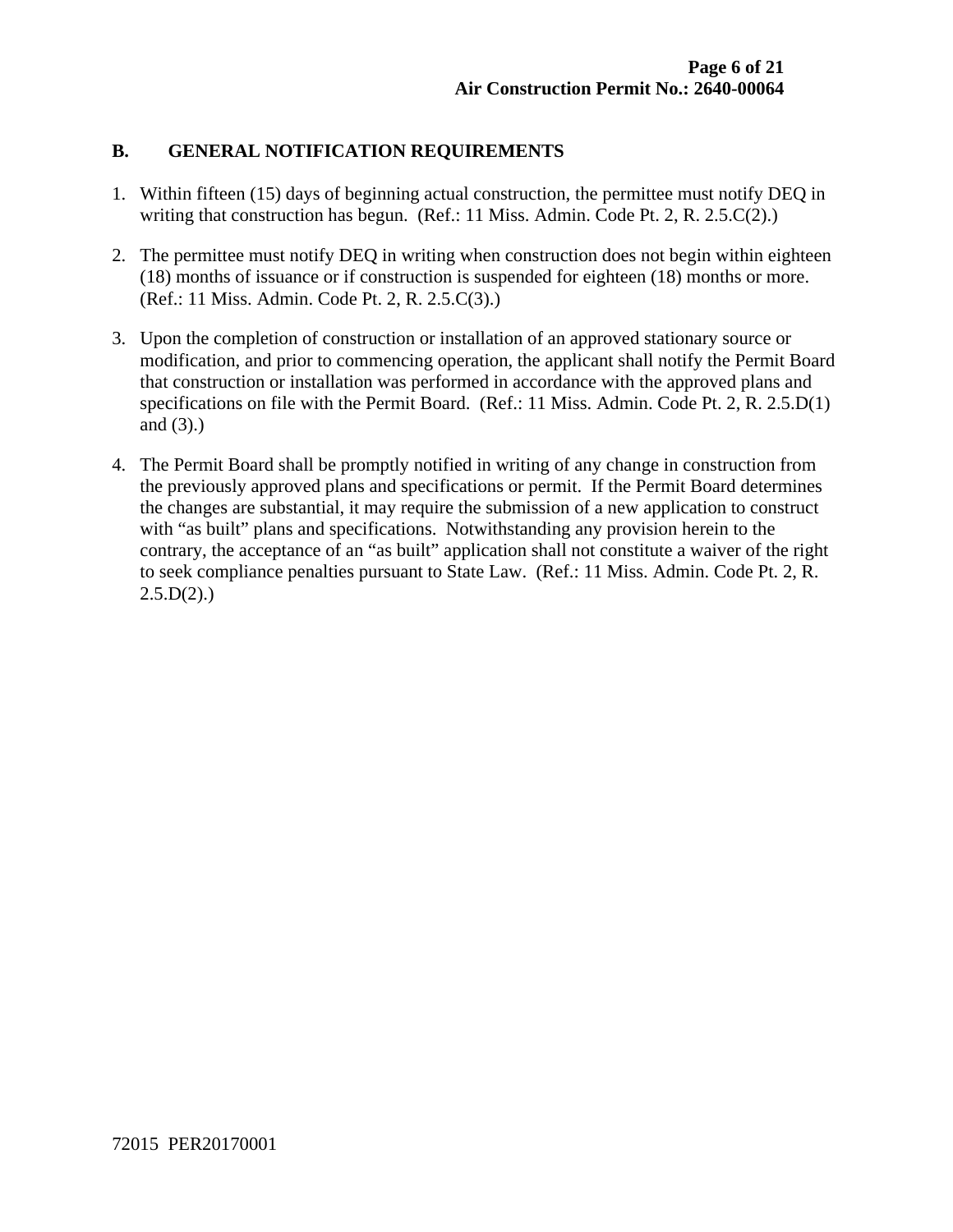#### **SECTION 2 EMISSION POINT DESCRIPTION**

The permittee is authorized to construct and operate, upon certification of construction, air emissions equipment, as described in the following table.

| <b>Emission</b><br>Point | <b>Description</b>                                                                                                                                                                                                          |
|--------------------------|-----------------------------------------------------------------------------------------------------------------------------------------------------------------------------------------------------------------------------|
| $AA-001$                 | Open Mold Spray Lay-up Operation – Non-atomized spay gun equipment used to apply gel coat and catalyst to<br>the open molds. Exhaust from this operation is routed through fabric filters before venting to the atmosphere. |
| $AA-002$                 | Finishing Operation – Irregularities are trimmed and sanded before packaging. Cartridge dust collectors are<br>used to control particulate emissions.                                                                       |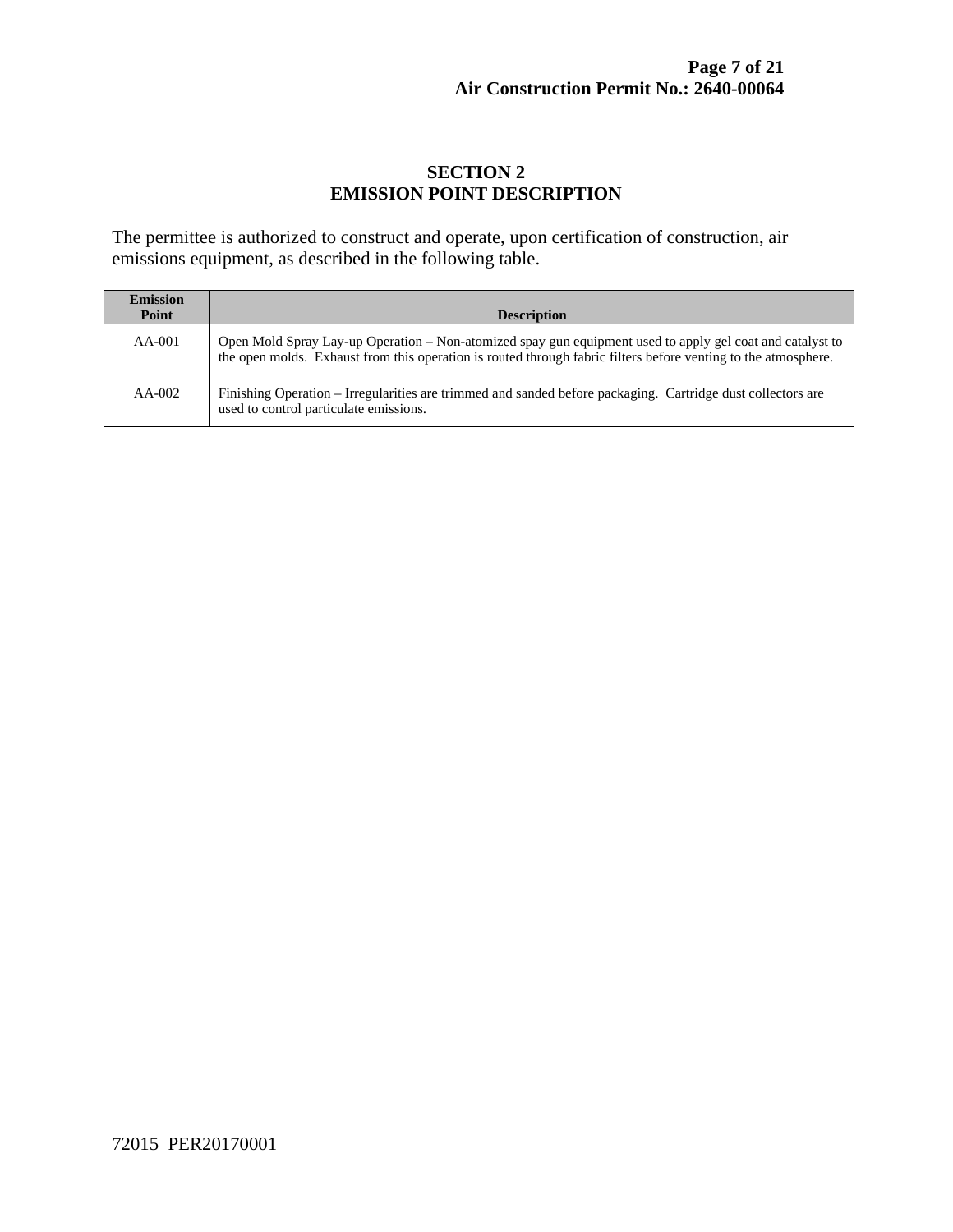| <b>Emission</b><br>Point | <b>Applicable Requirement</b>                                                                                                                      | <b>Condition</b><br>Number(s) | Pollutant/<br><b>Parameter</b>    | <b>Limitation/Standard</b>                                                                                                                                                                                                                                                                                                                                                                                                                                                                   |
|--------------------------|----------------------------------------------------------------------------------------------------------------------------------------------------|-------------------------------|-----------------------------------|----------------------------------------------------------------------------------------------------------------------------------------------------------------------------------------------------------------------------------------------------------------------------------------------------------------------------------------------------------------------------------------------------------------------------------------------------------------------------------------------|
| Facility<br>Wide         | 11 Miss. Admin. Code Pt. 2, R.<br>$1.3.A$ and B                                                                                                    | 3.1                           | Opacity                           | < 40%                                                                                                                                                                                                                                                                                                                                                                                                                                                                                        |
|                          | 11 Miss. Admin. Code Pt. 2, R.<br>1.3.F(1)                                                                                                         | 3.2                           | <b>PM</b><br>(filterable<br>only) | $E = 4.1p^{0.67}$                                                                                                                                                                                                                                                                                                                                                                                                                                                                            |
|                          | 11 Miss. Admin. Code Pt. 2, R.<br>2.2.B(10)                                                                                                        | 3.3                           | <b>VOC</b>                        | < 249 tons/year (12 month rolling total)<br>PSD Avoidance Limit                                                                                                                                                                                                                                                                                                                                                                                                                              |
|                          |                                                                                                                                                    | 3.4                           | <b>HAP</b>                        | < 99 tons/year (12 month rolling total)<br>MACT WWWW Controls Avoidance per<br>40 CFR 63.5805(d)(1)                                                                                                                                                                                                                                                                                                                                                                                          |
| $AA-001$                 | National Emission Standards for<br>Hazardous Air Pollutants for<br><b>Reinforced Plastic Composites</b><br>Production, 40 CFR 63, Subpart<br>wwww; | 3.5                           | <b>HAP</b>                        | New Source Applicability                                                                                                                                                                                                                                                                                                                                                                                                                                                                     |
|                          | 40 CFR 63.5785(a) and 63.5795(a)                                                                                                                   |                               |                                   |                                                                                                                                                                                                                                                                                                                                                                                                                                                                                              |
|                          | 40 CFR 63.5800 and Table 2(4),<br>Subpart WWWW                                                                                                     | 3.6                           | <b>HAP</b>                        | Compliance Date - Upon startup                                                                                                                                                                                                                                                                                                                                                                                                                                                               |
|                          | 40 CFR 63.5805(c), Subpart<br><b>WWWW</b>                                                                                                          | 3.7                           | HAP                               | Comply with Emission Limits in Table 3<br>and Work Practice Standards in Table 4                                                                                                                                                                                                                                                                                                                                                                                                             |
|                          | Table $3(2)$ , $(3)$ , and $(6)$ , Subpart<br><b>WWWW</b>                                                                                          | 3.8                           | HAP                               | Organic HAP Emissions Limits:<br><b>Open Molding Mechanical Resin</b><br><b>Application:</b><br>Non-CR/HS - 88 lb <sub>HAP</sub> /tonresin<br>(1)<br>(2)<br>Tooling - 254 lb <sub>HAP</sub> /tonresin<br><b>Open Molding Gel Coat:</b><br>$\overline{\text{Tooling}} - 440 \overline{\text{lb}}_{\text{HAP}}/\text{ton}_{\text{gelcoat}}$<br>(1)<br>White/off white Pigmented -<br>(2)<br>267 lb <sub>HAP</sub> /tongelcoat<br>Other Pigmented -<br>(3)<br>377 lb <sub>HAP</sub> /tongelcoat |
| $AA-001$<br>AA-002       | 11 Miss. Admin. Code Pt. 2, R.<br>2.2.B(10)                                                                                                        | 3.9                           | <b>PM</b>                         | Vent emissions to fabric filters or dust<br>collectors                                                                                                                                                                                                                                                                                                                                                                                                                                       |

#### **SECTION 3 EMISSION LIMITATIONS AND STANDARDS**

3.1 For the entire facility, the permittee shall not cause, permit, or allow emissions of smoke from any point source into the open air from any manufacturing, industrial, commercial or waste disposal process which exceeds forty (40) percent opacity subject to the exceptions provided in (a) and (b).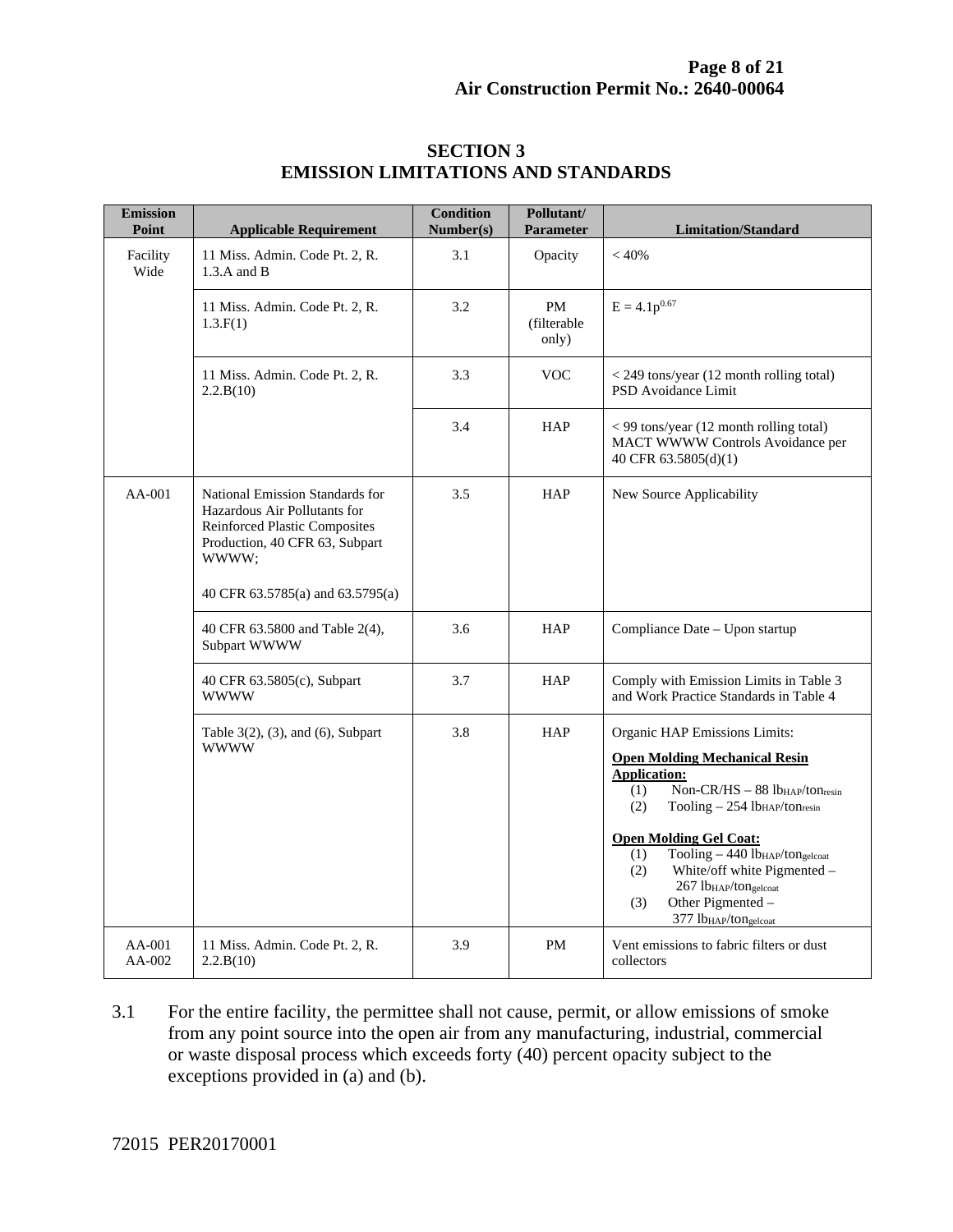- (a) Startup operations may produce emissions which exceed 40% opacity for up to fifteen (15) minutes per startup in any one hour and not to exceed three (3) startups per stack in any twenty-four (24) hour period.
- (b) Emissions resulting from soot blowing operations shall be permitted provided such emissions do not exceed 60% opacity, and provided further that the aggregate duration of such emissions during any twenty-four (24) hour period does not exceed ten (10) minutes per billion BTU gross heating value of fuel in any one hour.

(Ref.: 11 Miss. Admin. Code Pt. 2, R. 1.3.A and B)

3.2 For the entire facility, no person shall cause, permit, or allow the emission of particulate matter in total quantities in any one hour from any manufacturing process, which includes any associated stacks, vents, outlets, or combination thereof, to exceed the amount determined by the relationship

 $E = 4.1p^{0.67}$ 

where E is the emission rate in pounds per hour and p is the process weight input rate in tons per hour.

(Ref.: 11 Miss. Admin. Code Pt. 2, R. 1.3.F(1))

3.3 For the entire facility, the permittee shall limit Volatile Organic Compound (VOC) emissions to no more than 249 tons/year as determined for each consecutive 12-month period.

(Ref.: 11 Miss. Admin. Code Pt. 2, R. 2.2.B(10))

3.4 For the entire facility, the permittee shall limit total Hazardous Air Pollutant (HAP) emissions to no more than 99 tons/year as determined for each consecutive 12-month period.

(Ref.: 11 Miss. Admin. Code Pt. 2, R. 2.2.B(10))

3.5 For Emission Point AA-001, the permittee is subject to and shall comply with all applicable requirements of National Emission Standards for Hazardous Air Pollutants: Reinforced Plastics Composites Production (40 CFR 63, Subpart WWWW) and the General Provisions (40 CFR 63, Subpart A).

 The permittee is considered a new affected source because construction commenced after August 2, 2001 and no other reinforced plastic composites production affected source exists at the site. The permittee shall comply with all new source requirements in 40 CFR 63, Subpart WWWW.

72015 PER20170001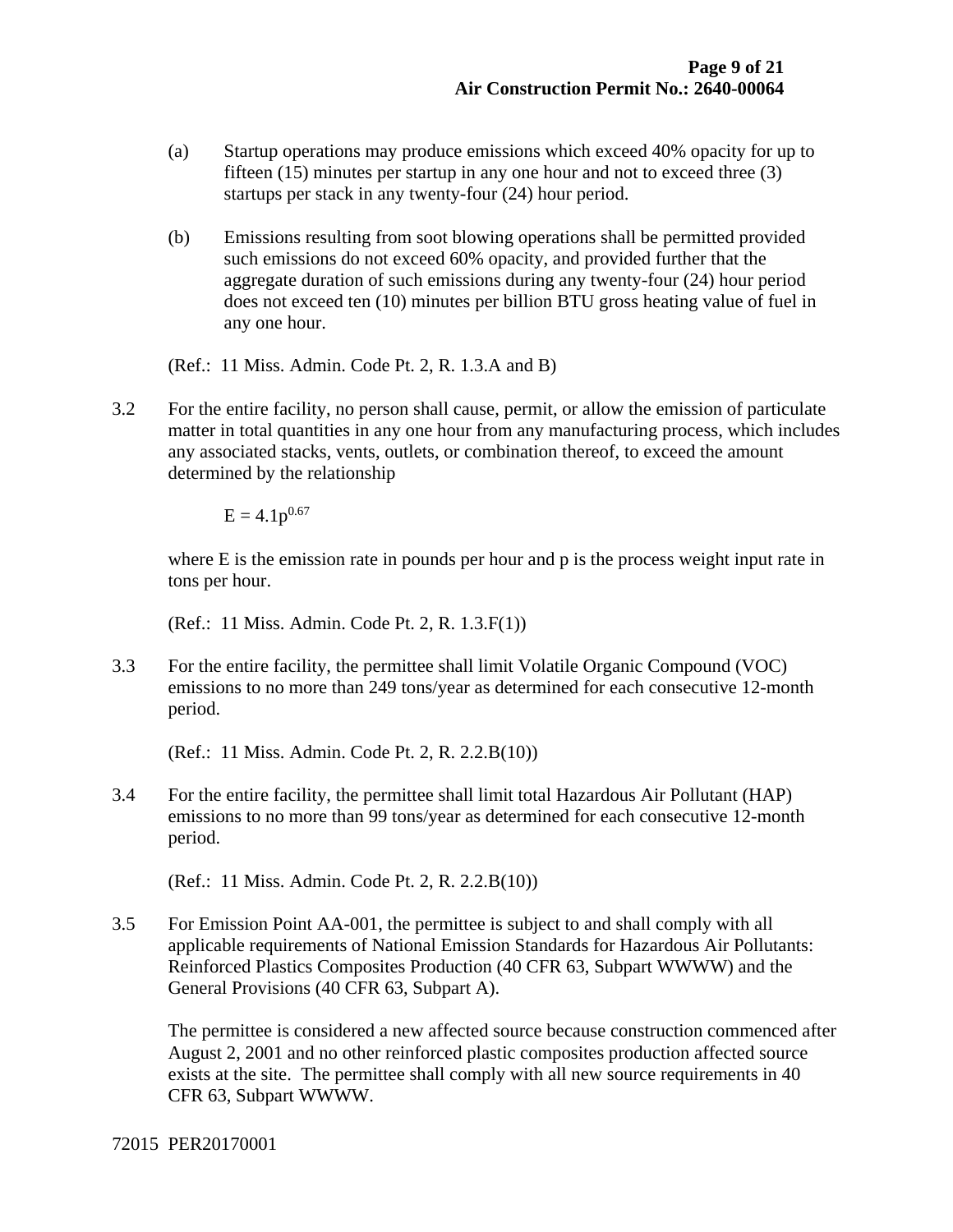(Ref.: 40 CFR 63.5785(a) and 63.5795(a), Subpart WWWW)

3.6 For Emission Point AA-001, the permittee shall comply with all applicable requirements of 40 CFR 63, Subpart WWWW upon startup of the facility.

(Ref.: 40 CFR 63.5800 and Table 2(4), Subpart WWWW)

3.7 For Emission Point AA-001, the permittee shall meet the organic HAP emissions limits in Table 3 and the work practice standards in Table 4 of Subpart WWWW.

(Ref.: 40 CFR 63.5805(c), Subpart WWWW)

- 3.8 For Emission Point AA-001, the permittee shall comply with the following applicable emission limits:
	- (a) For open molding operations using mechanical resin application, the permittee shall limit HAP emissions according to the following types of operation:
		- (1) For non-corrosion-resistant and/or high strength (non-CR/HS) operations, the organic HAP emissions limit is 88 pounds of organic HAP emitted per ton of resin applied, based on a 12-month rolling average and,
		- (2) For tooling operations, the organic HAP emissions limit is 254 pounds of organic HAP emitted per ton of resin applied, based on a 12-month rolling average.
	- (b) For open molding gel coating applications, the permittee shall limit HAP emissions according to the following types of operation:
		- (1) For tooling operations, the organic HAP emissions limit is 440 pounds of organic HAP emitted per ton of gelcoat applied, on a 12-month rolling average,
		- (2) For white/off white pigmented gel coatings, the organic HAP emissions limit is 267 pounds of organic HAP emitted per ton of gelcoat applied, on a 12-month rolling average, and
		- (3) For all other pigmented gel coatings, the organic HAP emissions limit is 377 pounds of organic HAP emitted per ton of gelcoat applied, on a 12 month rolling average.

(Ref.: Table  $3(2)$ ,  $(3)$ , and  $(6)$ , Subpart WWWW)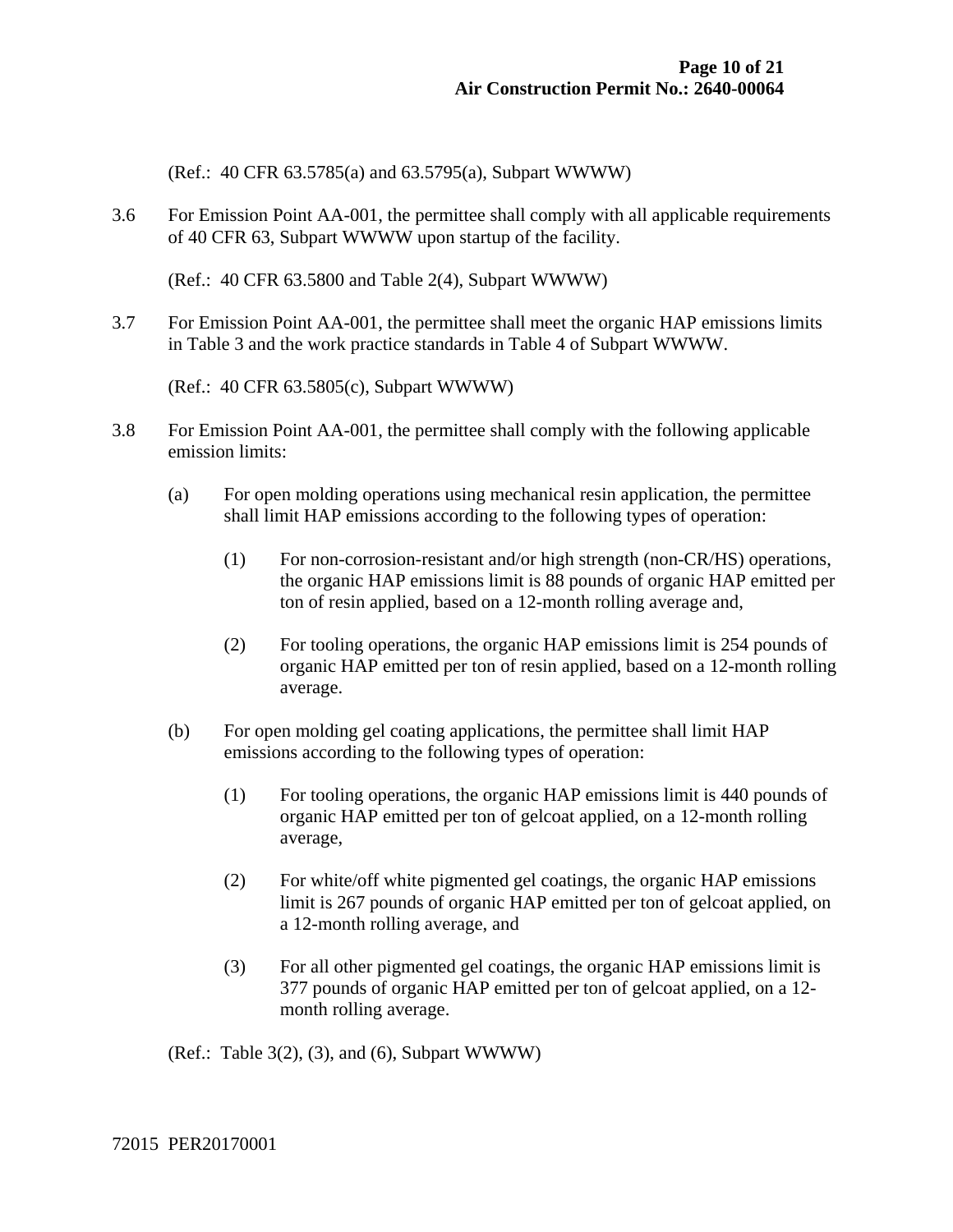3.9 For Emissions Points AA-001 and AA-002, the permittee shall vent emissions from the spray lay-up operations through fabric filters and vent emissions from the finishing operations to dust collectors for control of particulate matter.

(Ref.: 11 Miss. Admin. Code Pt. 2, R. 2.2.B(10))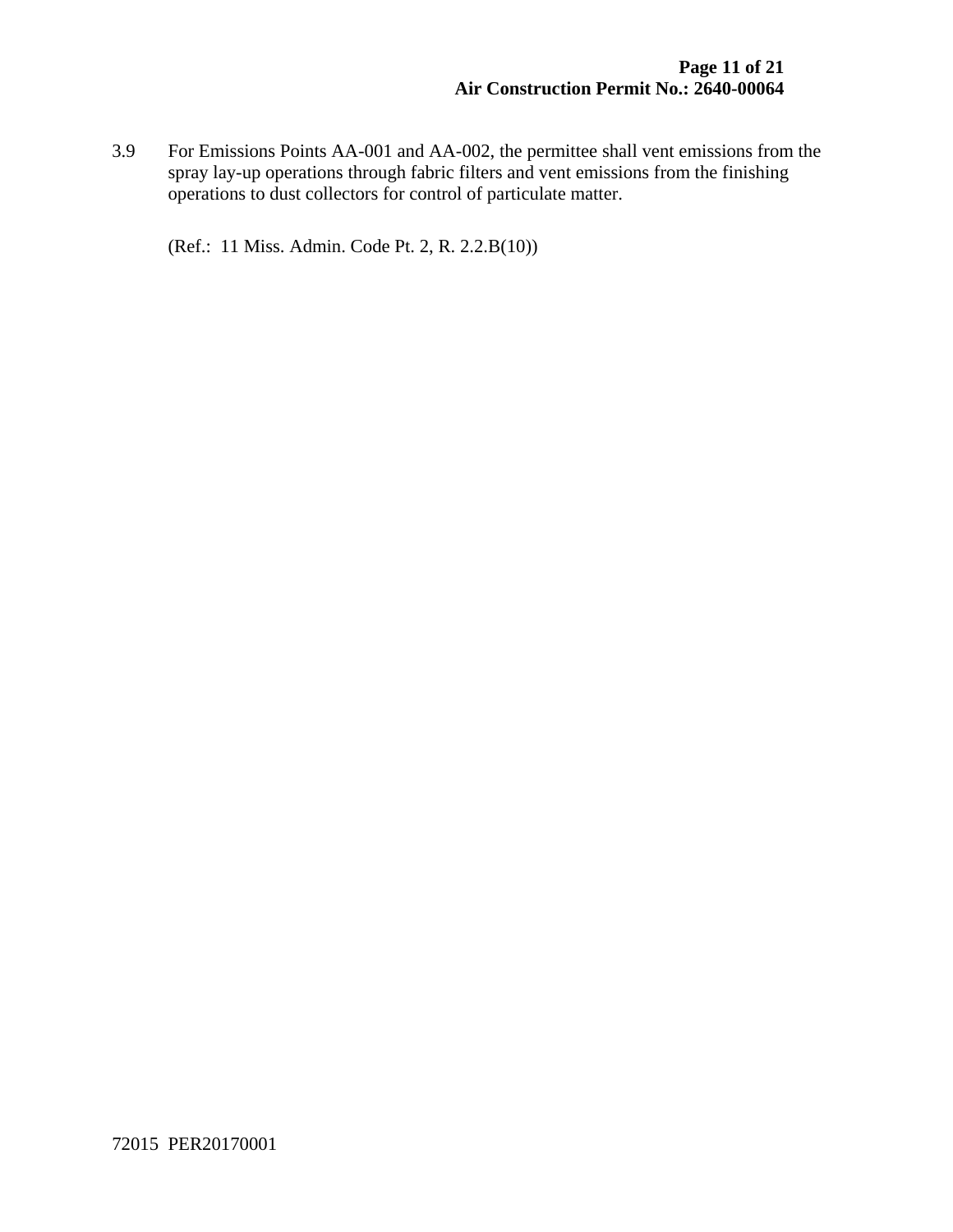#### **SECTION 4 WORK PRACTICES**

| <b>Emission</b><br>Point | <b>Applicable Requirement</b>                             | <b>Condition</b><br>Number(s) | Pollutant/<br><b>Parameter</b> | <b>Work Practice</b>                                                  |
|--------------------------|-----------------------------------------------------------|-------------------------------|--------------------------------|-----------------------------------------------------------------------|
| $AA-001$                 | 40 CFR 63.5805(c) and Table 4(2)<br>and (3), Subpart WWWW | 4.1                           | <b>HAP</b>                     | Cleaning Operations and HAP-containing<br>Materials Storage Operation |

- 4.1 The permittee shall comply with the following work practice standards:
	- (a) The permittee shall not use cleaning solvents that contain HAP, except that styrene may be used as a cleaner in closed systems, and organic HAP containing cleaners may be used to clean cured resin from application equipment. Application equipment includes any equipment that directly contacts resin.
	- (b) The permittee shall keep containers that store HAP-containing materials closed or covered except during the addition or removal of materials. Bulk HAP-containing materials storage tanks may be vented as necessary for safety.
	- (Ref.: 40 CFR 63.5805(c) and Table 4(2) and (3), Subpart WWWW)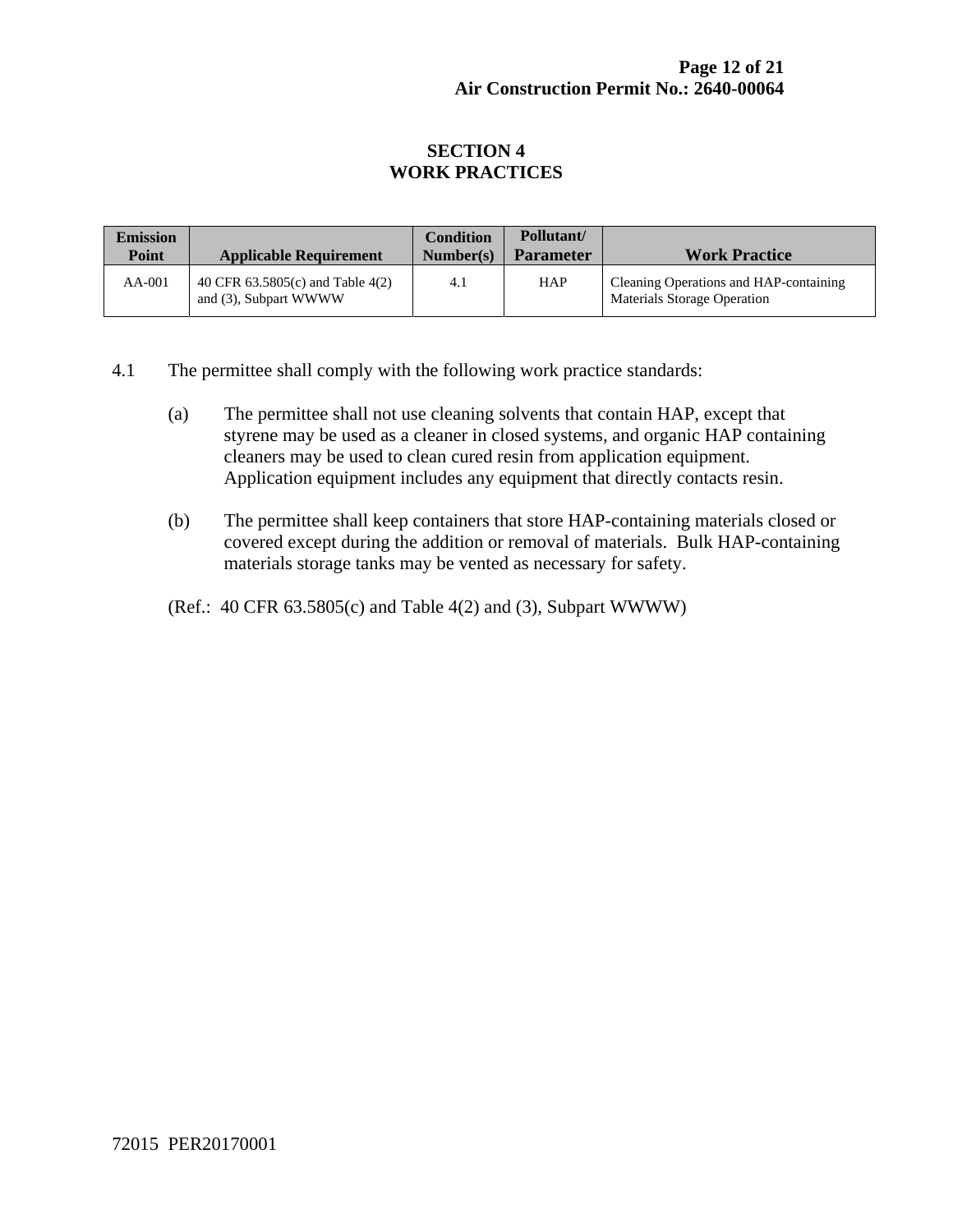| <b>Emission</b><br>Point | <b>Applicable Requirement</b>                      | <b>Condition</b><br>Number(s) | Pollutant/<br><b>Parameter</b> | <b>Monitoring/Recordkeeping</b><br><b>Requirement</b> |
|--------------------------|----------------------------------------------------|-------------------------------|--------------------------------|-------------------------------------------------------|
| Facility<br>Wide         | 11 Miss. Admin. Code Pt. 2, R.<br>2.2.B(11)        | 5.1                           | VOC/HAP                        | <b>Usage Recordkeeping</b>                            |
|                          |                                                    | 5.2                           |                                | Monthly Recordkeeping                                 |
| $AA-001$                 | 40 CFR 63.5796, Subpart WWWW                       | 5.3                           | <b>HAP</b>                     | <b>HAP Emission Factors Calculation</b>               |
|                          | 40 CFR 63.5797, Subpart WWWW                       | 5.4                           |                                | Determine HAP Content                                 |
|                          | 40 CFR 63.5810(a), Subpart<br><b>WWWW</b>          | 5.5                           |                                | <b>Options for Meeting Standards</b>                  |
|                          | 40 CFR 63.5835(a) and (c), Subpart<br><b>WWWW</b>  | 5.6                           |                                | <b>General Compliance Requirements</b>                |
|                          | 40 CFR 63.5840, Subpart WWWW                       | 5.7                           |                                | <b>Initial Compliance Requirements</b>                |
|                          | 40 CFR 63.5860(a), Subpart<br><b>WWWW</b>          | 5.8                           |                                | Demonstrate Initial Compliance                        |
|                          | Table 8(1), Subpart WWWW                           | 5.9                           |                                |                                                       |
|                          | Table 9(2) and (3), Subpart<br><b>WWWW</b>         | 5.10                          |                                |                                                       |
|                          | 40 CFR 63.5895(c) and (d), Subpart<br><b>WWWW</b>  | 5.11                          |                                | Demonstrate Continuous Compliance                     |
|                          | 40 CFR $63.5900(a)(2)$ and $(4)$ ,<br>Subpart WWWW | 5.12                          |                                |                                                       |
|                          | 40 CFR 5900(c), Subpart WWWW                       | 5.13                          |                                |                                                       |
|                          | 40 CFR 63.5915(a), (c), and (d),<br>Subpart WWWW   | 5.14                          |                                | Recordkeeping                                         |
|                          | 40 CFR 63.5920, Subpart WWWW                       | 5.15                          |                                |                                                       |
| AA-001<br>AA-002         | 11 Miss. Admin. Code Pt. 2, R.<br>2.2.B(10)        | 5.16                          | $PM/PM_{10}$                   | Recordkeeping                                         |
|                          |                                                    | 5.17                          |                                | Inspections and Maintenance                           |

#### **SECTION 5 MONITORING AND RECORDKEEPING REQUIREMENTS**

5.1 For the entire facility, the permittee shall maintain sufficient records to document: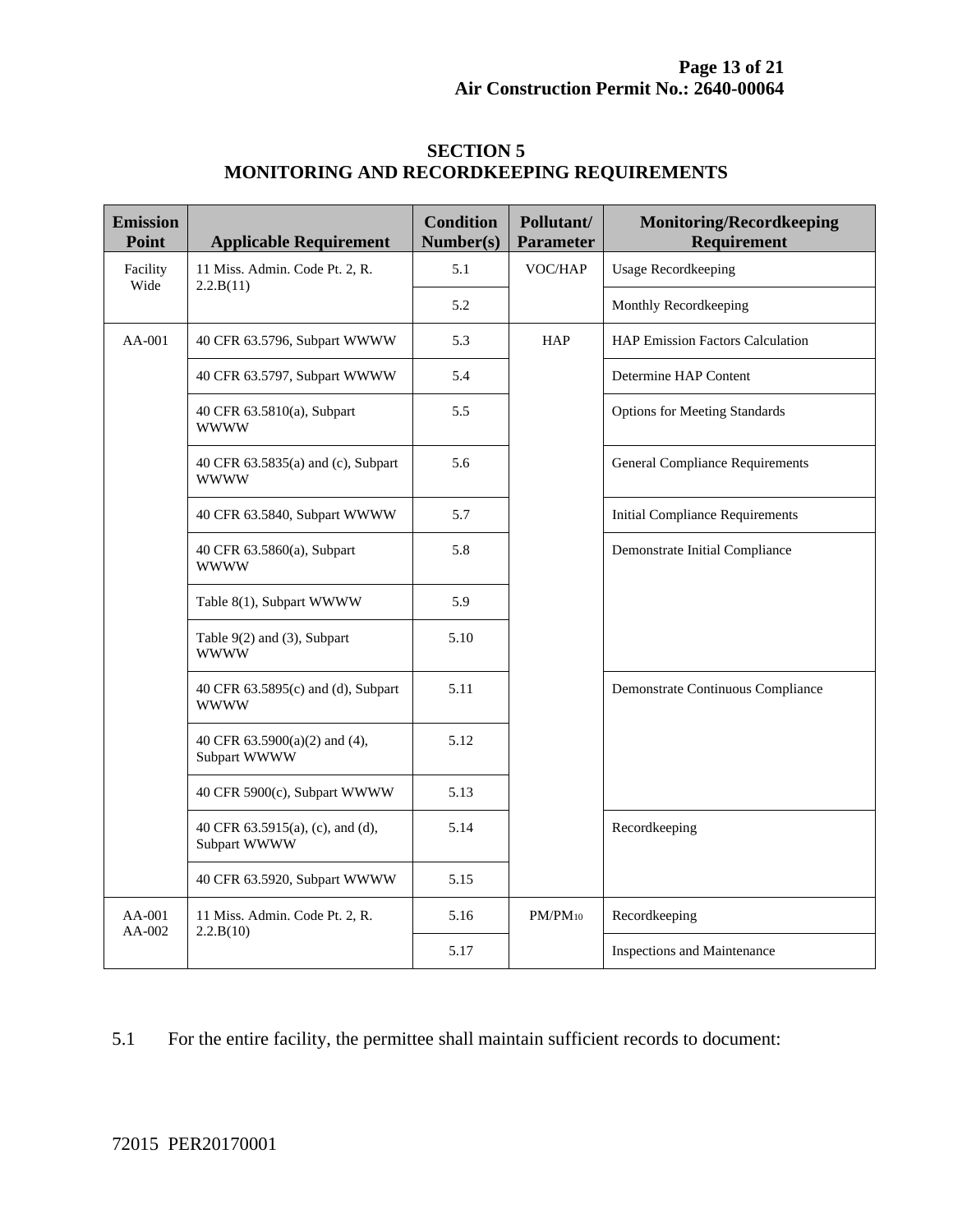- (a) Identification of the coating(s), catalyst(s), or other VOC or HAP containing material used, and the total gallons of each coating and each solvent used on a monthly basis and in any consecutive 12-month period.
- (b) The VOC and HAP content(s) of the coating(s), catalyst(s), or other VOC or HAP containing material used. A description of the method used to determine the VOC and HAP content shall accompany this data.
- (c) The density of the coating(s), catalyst(s), or other VOC or HAP containing material.

(Ref.: 11 Miss. Admin. Code Pt. 2, R. 2.2.B(11))

5.2 For Emission Point AA-001, the permittee shall maintain monthly records for each resin, gelcoat, and catalyst usage. VOC/HAP emissions from the usages are determined from equations listed in Table 1 of 40 CFR 63, Subpart WWWW or the Unified Emission Factors for Open Molding of Composites Table. A material balance can be utilized for calculating VOC/HAP from catalysts. VOC/HAP emissions are determined on a monthly and 12-month rolling total basis.

(Ref.: 11 Miss. Admin. Code Pt. 2, R. 2.2.B(11))

5.3 For Emission Point AA-001, emissions factors are used in 40 CFR 63, Subpart WWWW to determine compliance with certain organic HAP emissions limits in Condition 3.8 (Table 3 of Subpart WWWW). The permittee may use the equations in Table 1 of Subpart WWWW to calculate the emissions factors. Equations are available for each open molding operation and have units of pounds of organic HAP emitted per ton (lb/ton) of resin or gel coat applied. These equations are intended to provide a method to demonstrate compliance without the need to conduct a HAP emissions test. In lieu of these equations, the permittee can elect to use site-specific organic HAP emissions factors to demonstrate compliance provided the site-specific organic HAP emissions factors are incorporated in the facility's air emissions permit and are based on actual facility HAP emissions test data. The permittee may also use the organic HAP emissions factors calculated using the equations in Table 1, combined with resin and gel coat use data, to calculate the organic HAP emissions.

(Ref.: 40 CFR 63.5796, Subpart WWWW)

5.4 For Emission Point AA-001, in order to determine the organic HAP content of resins and gel coats, the permittee may rely on information provided by the material manufacturer, such as manufacturer's formulation data and material safety data sheets (MSDS), using the procedures specified in 40 CFR 63.5797(a) through (c), as applicable.

(Ref.: 40 CFR 63.5797, Subpart WWWW)

72015 PER20170001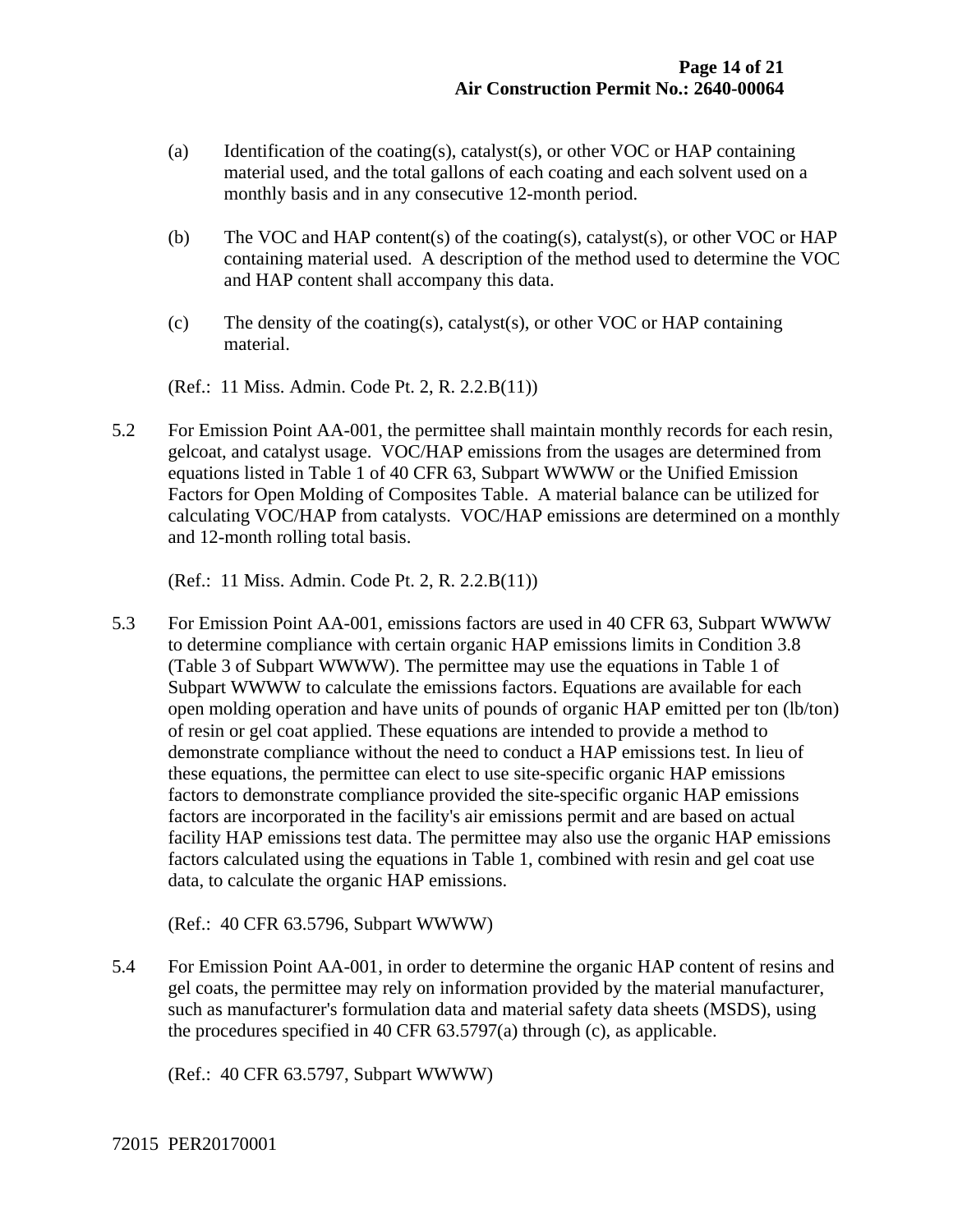5.5 For Emission Point AA-001, the permittee shall use the method in 40 CFR 63.5810(a) to meet the standards for open molding operations in Table 3 of Subpart WWWW. The permittee may use any control method that reduces organic HAP emissions, including reducing resin and gel coat organic HAP content, changing to non-atomized mechanical application, using covered curing techniques, and routing part or all of the emissions to an add-on control. The permittee may use different compliance options for the different operations listed in Table 3 of Subpart WWWW. The necessary calculations shall be completed within 30 days after the end of each month.

(Ref.: 40 CFR 63.5810(a), Subpart WWWW)

- 5.6 For Emission Point AA-001, the permittee shall comply with the following:
	- (a) The permittee shall be in compliance at all times with the work practice standards in Table 4 of Subpart WWWW, as well as the organic HAP emissions limits in Table 3 of Subpart WWWW.
	- (b) The permittee shall always operate and maintain the affected source, including air pollution control and monitoring equipment, according to the provisions in 40 CFR  $63.6(e)(1)(i)$ , Subpart A.

(Ref.: 40 CFR 63.5835(a) and (c), Subpart WWWW)

5.7 For Emission Point AA-001, the permittee shall conduct performance tests, performance evaluations, design evaluations, capture efficiency testing, and other initial compliance demonstrations upon startup, with the following exception: Open molding operations that elect to meet an organic HAP emissions limit on a 12-month rolling average must initiate collection of the required data on the compliance date, and demonstrate compliance 1 year after the compliance date.

(Ref.: 40 CFR 63.5840, Subpart WWWW)

5.8 For Emission Point AA-001, the permittee shall demonstrate initial compliance with the organic HAP emissions standard in 40 CFR 63.5805(c) by using the procedures shown in Tables 8 and 9 of Subpart WWWW.

(Ref.: 40 CFR 63.5860(a), Subpart WWWW)

- 5.9 For Emission Point AA-001, to demonstrate initial compliance, the permittee shall demonstrate the following:
	- (a) permittee has met the appropriate organic HAP emissions limits for these operations as calculated using the procedures in 40 CFR 63.5810 on a 12-month rolling average 1 year after the appropriate compliance date, and/or
	- (b) permittee has demonstrated that any individual resins or gel coats not included in (a) above, as applied, meet their applicable emission limits, or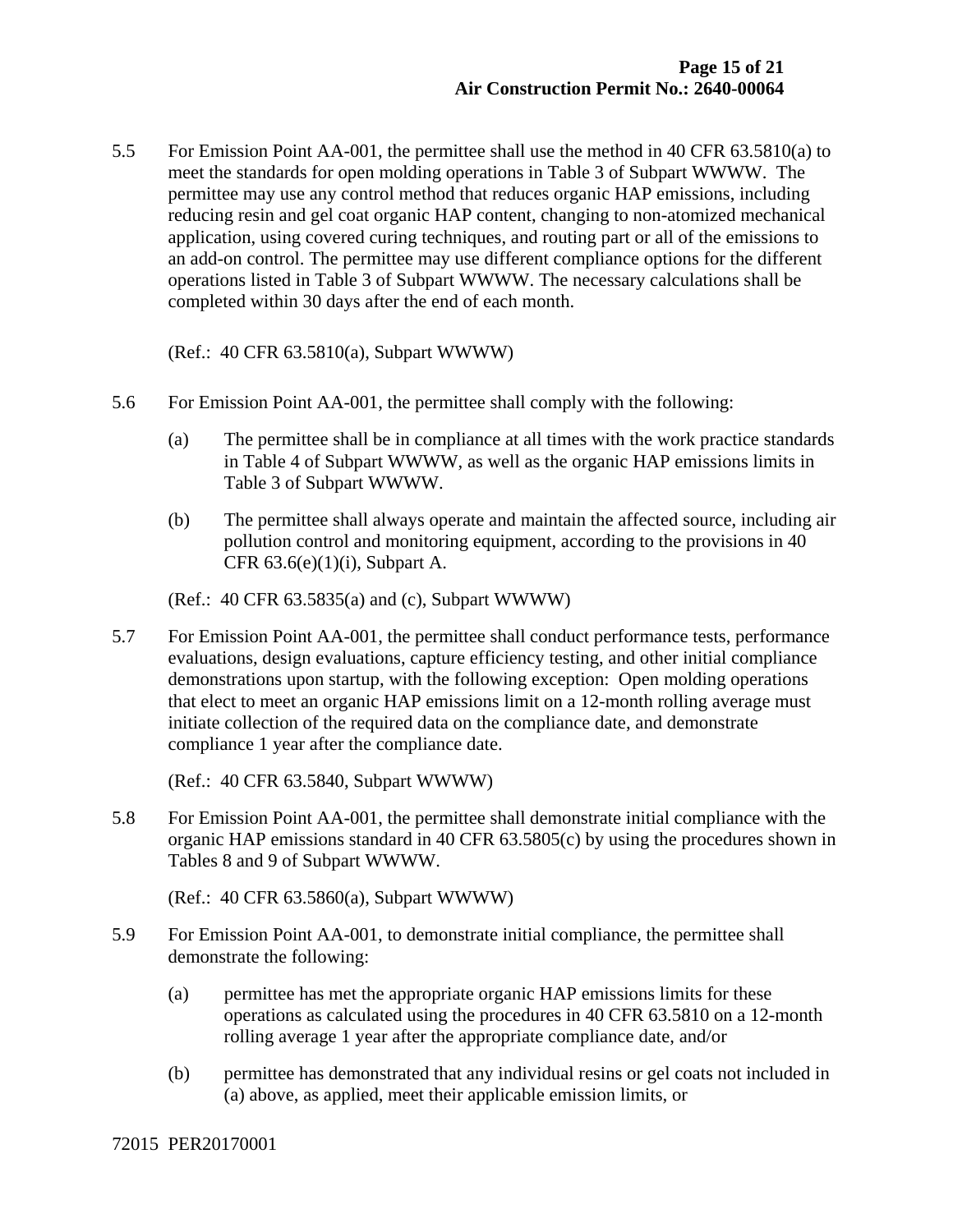(c) the permittee has demonstrated using the appropriate values in Table 7 of Subpart WWWW to this subpart that the weighted average of all resins and gel coats for each resin type and application method meet the appropriate organic HAP contents.

(Ref.: Table 8(1), Subpart WWWW)

- 5.10 For Emission Point AA-001, the permittee shall demonstrate initial compliance with the work practice standards by complying with the following:
	- (a) New cleaning operation -- The permittee shall submit a certified statement in the notice of compliance status that all cleaning materials, except styrene contained in closed systems, or materials used to clean cured resin from application equipment, contain no HAP.
	- (b) New HAP-containing materials storage operation -- The permittee shall submit a certified statement in the notice of compliance status that all HAP-containing storage containers are kept closed or covered except when adding or removing materials, and that any bulk storage tanks are vented only as necessary for safety.
	- (Ref.: Table 9(2) and (3), Subpart WWWW)
- 5.11 For Emission Point AA-001, the permittee shall comply with the following to demonstrate continuous compliance:
	- (a) The permittee shall collect and keep records of resin and gel coat use, organic HAP content, and operation where the resin is used. Resin use records may be based on purchase records if the permittee can reasonably estimate how the resin is applied. The organic HAP content records may be based on MSDS or on resin specifications supplied by the resin supplier.
	- (b) Resin and gel coat use records are not required for the individual resins and gel coats that are demonstrated, as applied, to meet their applicable emission as defined in 40 CFR 63.5810(a). However, the permittee shall retain the records of resin and gel coat organic HAP content, and shall include the list of these resins and gel coats and identify their application methods in the semiannual compliance reports. If after the facility has initially demonstrated that a specific combination of an individual resin or gel coat, application method, and controls meets its applicable emission limit, and the resin or gel coat changes or the organic HAP content increases, or the facility changes the application method or controls, then the permittee again shall demonstrate that the individual resin or gel coat meets its emission limit as specified in 40 CFR 63.5810(a). If any of the previously mentioned changes results in a situation where an individual resin or gel coat now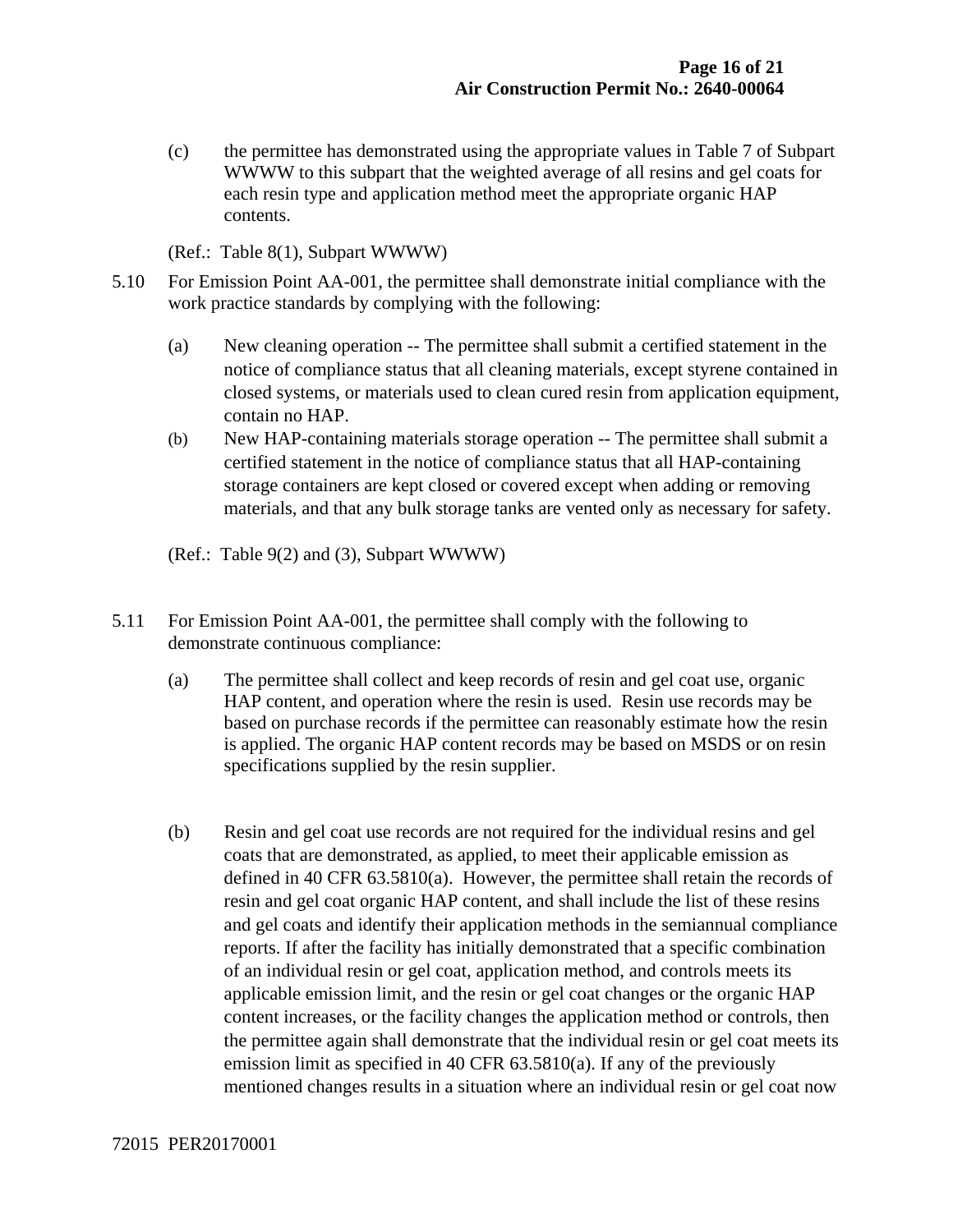exceeds its applicable emission limit in Table 3 of Subpart WWWW, the permittee shall begin collecting resin and gel coat use records and calculate compliance using one of the averaging options on a 12-month rolling average.

(Ref.: 40 CFR 63.5895(c) and (d), Subpart WWWW)

- 5.12 For Emission Point AA-001, the permittee shall demonstrate continuous compliance with the standard in 40 CFR 63.5805(c) according to the methods specified below:
	- (a) Compliance with organic HAP emissions limits is demonstrated by maintaining an organic HAP emissions factor value less than or equal to the appropriate organic HAP emissions limit listed in Condition 3.8 (Table 3 of Subpart WWWW), on a 12-month rolling average, and/or by including in each compliance report a statement that individual resins and gel coats, as applied, meet the appropriate organic HAP emissions limits, as discussed in 40 CFR 63.5895(d).
	- (b) Compliance with the work practice standards in Table 4 of Subpart WWWW is demonstrated by performing the work practice required for the operation.
	- (Ref.: 40 CFR 63.5900(a)(2) and (4), Subpart WWWW)
- 5.13 For Emission Point AA-001, during periods of startup, shutdown or malfunction, the permittee shall meet the organic HAP emissions limits and work practice standards that apply.

(Ref.: 40 CFR 63.5900(c), Subpart WWWW)

- 5.14 For Emission Point AA-001, the permittee shall comply with the following:
	- (a) Keep the following records:
		- (1) A copy of each notification and report that was submitted to comply with this subpart, including all documentation supporting any Initial Notification or Notification of Compliance Status that you submitted, according to the requirements in 40 CFR  $63.10(b)(2)(xiv)$ .
		- (2) The records in 40 CFR  $63.6(e)(3)(iii)$  through (v) related to startup, shutdown, and malfunction.
		- (3) Records of performance tests, design, and performance evaluations as required in 40 CFR 63.10(b)(2).
	- (b) Keep all data, assumptions, and calculations used to determine organic HAP emissions factors or average organic HAP contents.

72015 PER20170001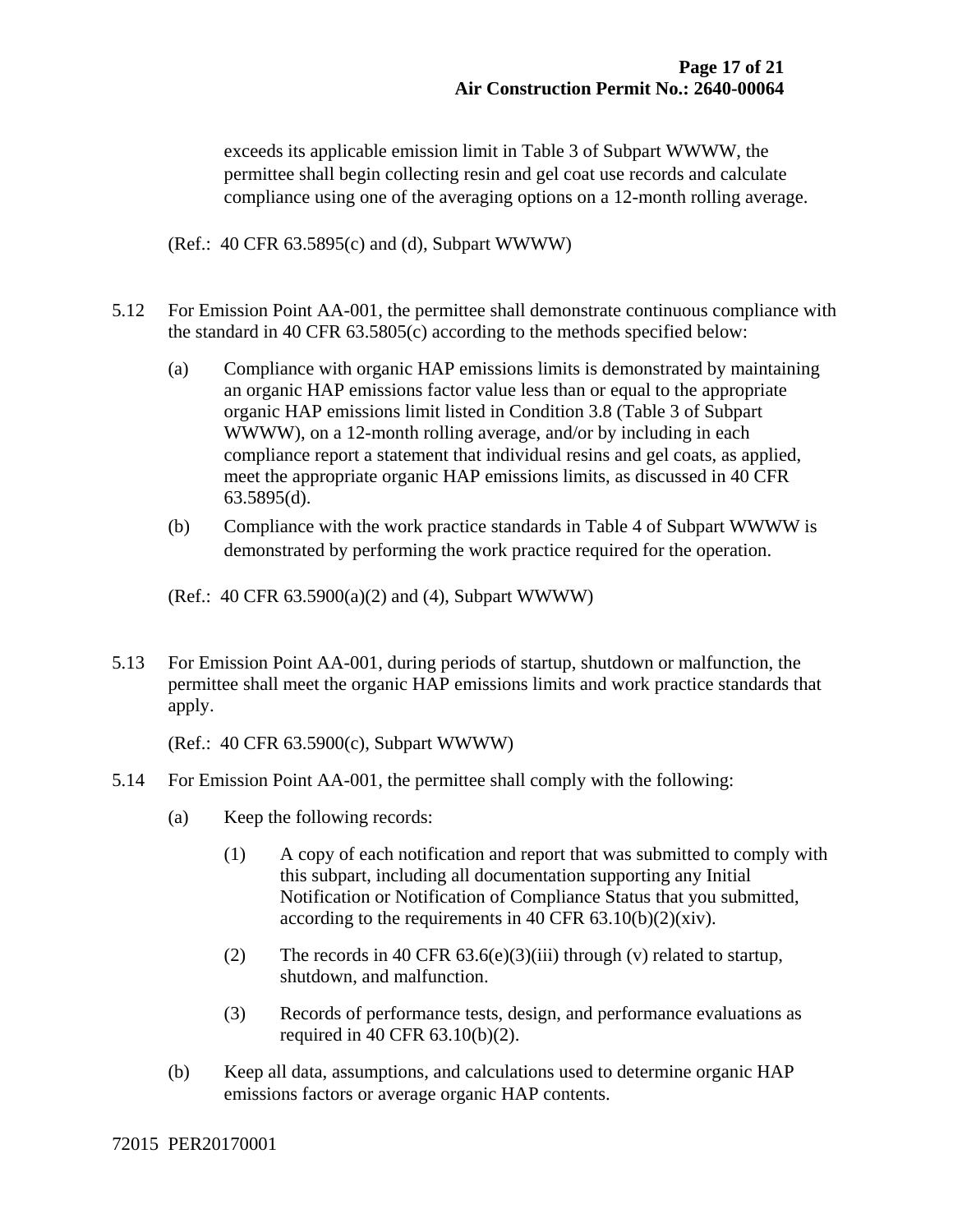(c) Keep a certified statement that you are in compliance with the work practice requirements in Table 4 of Subpart WWWW.

(Ref.: 40 CFR 63.5915(a), (c), and (d), Subpart WWWW)

- 5.15 For Emission Point AA-001, the permittee shall comply with the following:
	- (a) Maintain all applicable records in such a manner that they can be readily accessed and are suitable for inspection according to 40 CFR 63.10(b)(1).
	- (b) As specified in 40 CFR 63.10(b)(1), the permittee shall keep each record for 5 years following the date of each occurrence, measurement, maintenance, corrective action, report, or record.
	- (c) Keep each record onsite for at least 2 years after the date of each occurrence, measurement, maintenance, corrective action, report, or record. You can keep the records offsite for the remaining 3 years.
	- (d) Keep records in hard copy or computer readable form including, but not limited to, paper, microfilm, computer floppy disk, magnetic tape, or microfiche.

(Ref.: 40 CFR 63.5920, Subpart WWWW)

5.16 For Emission Points AA-001 and AA-002, the permittee shall maintain sufficient records to document the emission units are vented to fabric filters or dust collectors, as applicable, when operating. These records shall be maintained in log form and kept onsite for a period of at least five (5) years.

(Ref.: 11 Miss. Admin. Code Pt. 2, R. 2.2.B(10))

5.17 For Emission Point AA-001 and AA-002, the permittee shall perform regular inspections and maintenance as needed each week or more often if necessary to maintain proper operation of all fabric filters and dust collectors for achieving the desired PM control efficiency. Records of this maintenance shall be kept in log form onsite for a period of at least five (5) years.

 The permittee shall maintain on hand at all times sufficient equipment as is necessary to repair, replace, and/or overhaul the pollution control equipment.

(Ref.: 11 Miss. Admin. Code Pt. 2, R. 2.2.B(10))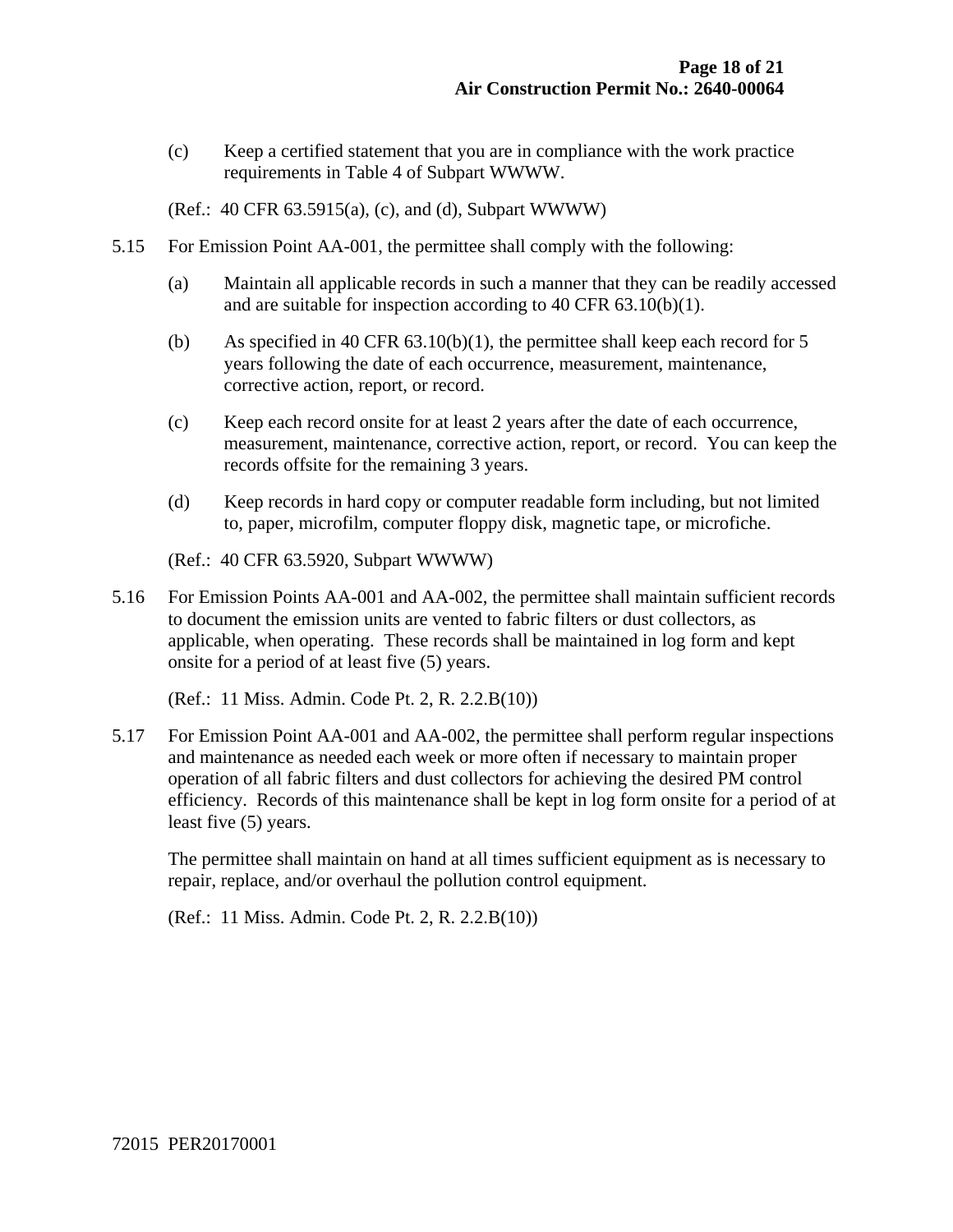| <b>Emission</b><br><b>Point</b> | <b>Applicable Requirement</b>                                      | <b>Condition</b><br>Number(s) | <b>Reporting Requirement</b> |
|---------------------------------|--------------------------------------------------------------------|-------------------------------|------------------------------|
| Facility<br>Wide                | 11 Miss. Admin. Code Pt. 2, R. 2.2.B(11)                           | 6.1                           | <b>Usage Reporting</b>       |
| $AA-001$                        | 40 CFR 63.5900(b), Subpart WWWW                                    | 6.2                           | Deviations                   |
|                                 | 40 CFR 63.5905, Subpart WWWW                                       | 6.3                           | Notifications in Table 13    |
|                                 | 40 CFR $63.5910(a)$ , (b), (c), (d), (h), and (i),<br>Subpart WWWW | 6.4                           | Reporting                    |
| $AA-001$<br>$AA-002$            | 11 Miss. Admin. Code Pt. 2, R. 2.2.B(11)                           | 6.5                           | Semi-annual Reporting        |

#### **SECTION 6 REPORTING REQUIREMENTS**

- 6.1 For the entire facility, the permittee shall submit semi-annual reports providing:
	- (a) Identification of the coating(s), catalyst(s), or other VOC or HAP containing material used.
	- (b) The VOC and HAP content(s) of coating(s), catalyst(s), or other VOC or HAP containing material used.
	- (c) The total gallons of the coating(s) or other VOC or HAP containing material used in any consecutive 12-month period.
	- (d) The total VOC emission rate, the emission rate of each individual HAP and the total HAP emission rate in tons/year for each consecutive 12-month period.

(Ref.: 11 Miss. Admin. Code Pt. 2, R. 2.2.B(11))

6.2 For Emission Point AA-001, the permittee shall report each deviation from the standard in 40 CFR 63.5805(c). The deviations must be reported according to the requirements in 40 CFR 63.5910.

(Ref.: 40 CFR 63.5900(b), Subpart WWWW)

- 6.3 For Emission Point AA-001, the permittee shall comply with the following:
	- (a) Submit all the notifications in Table 13 of Subpart WWWW that apply by the dates specified in Table 13. The notifications are described more fully in 40 CFR part 63, subpart A, referenced in Table 13 of Subpart WWWW.

72015 PER20170001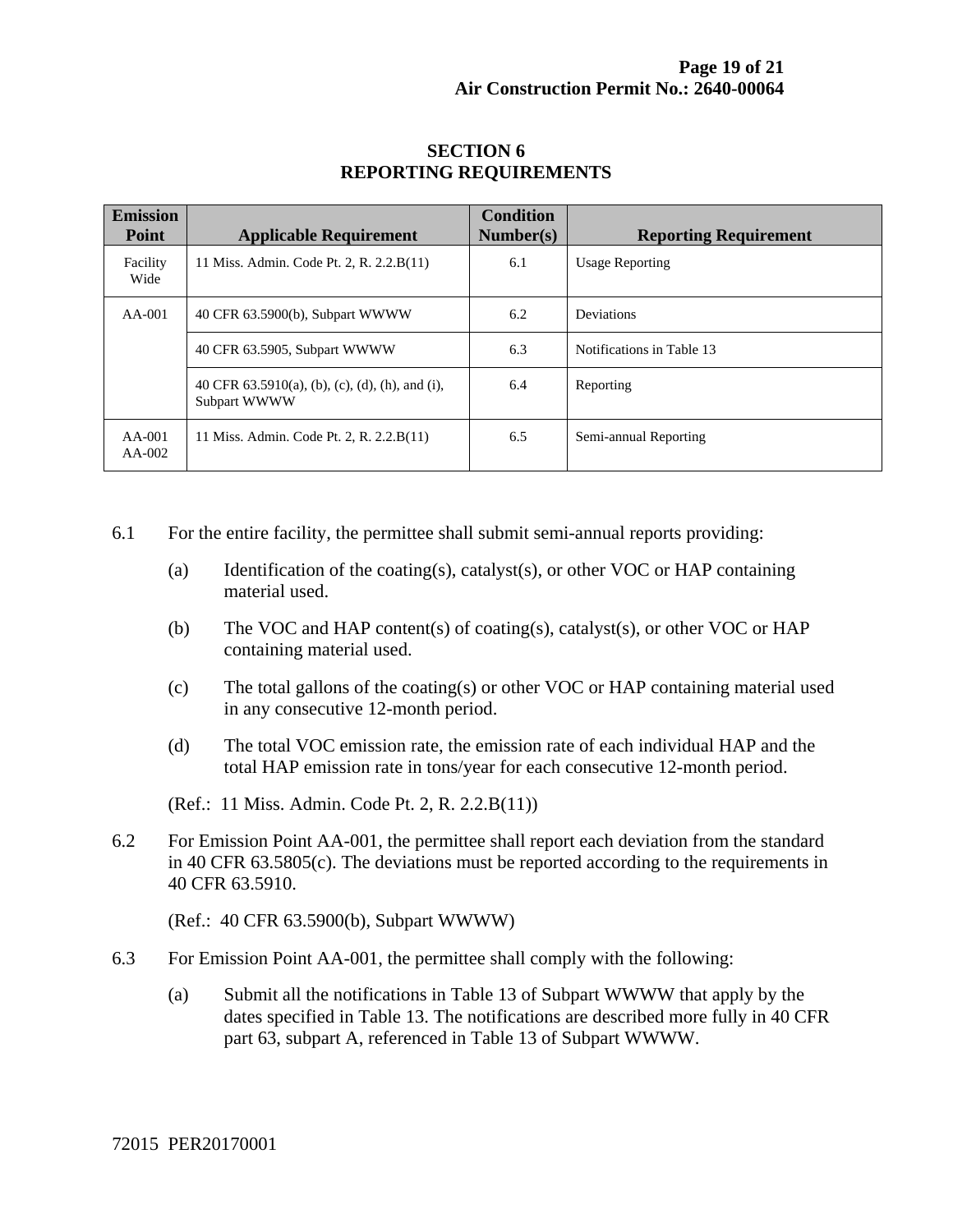(b) If the permittee changes any information submitted in any notification, the permittee shall submit the changes in writing to the MDEQ within 15 calendar days after the change.

(Ref.: 40 CFR 63.5905, Subpart WWWW)

- 6.4 For Emission Point AA-001, the permittee shall comply with the following reporting requirements:
	- (a) Submit each report in Table 14 of Subpart WWWW that applies.
	- (b) Submit each report by the date specified in Table 14 of Subpart WWWW and according to following paragraphs:
		- (1) The first compliance report shall cover the period beginning on the compliance date that is specified for your affected source in 40 CFR 63.5800 (Upon Startup) and ending on June 30 or December 31, whichever date is the first date following the end of the first calendar half after the compliance date.
		- (2) The first compliance report shall be postmarked or delivered no later than July 31 or January 31, whichever date follows the end of the first calendar half after the compliance date.
		- (3) Each subsequent compliance report shall cover the semiannual reporting period from January 1 through June 30 or the semiannual reporting period from July 1 through December 31.
		- (4) Each subsequent compliance report must be postmarked or delivered no later than July 31 or January 31, whichever date is the first date following the end of the semiannual reporting period.
	- (c) The compliance report shall contain the information in 40 CFR  $63.5910(c)(1)$ through (6).
	- (d) For each deviation from an organic HAP emissions limitation (*i.e.,* emissions limit and operating limit) and for each deviation from the requirements for work practice standards that occurs at an affected source or work practice standards, the compliance report shall contain the information in 40 CFR  $63.5910(c)(1)$  through (4) and in 40 CFR  $63.5910(d)(1)$  and (2). This includes periods of startup, shutdown, and malfunction.
	- (e) Submit compliance reports and startup, shutdown, and malfunction reports based on the requirements in table 14 of Subpart WWWW, and not based on the requirements in 40 CFR 63.999.